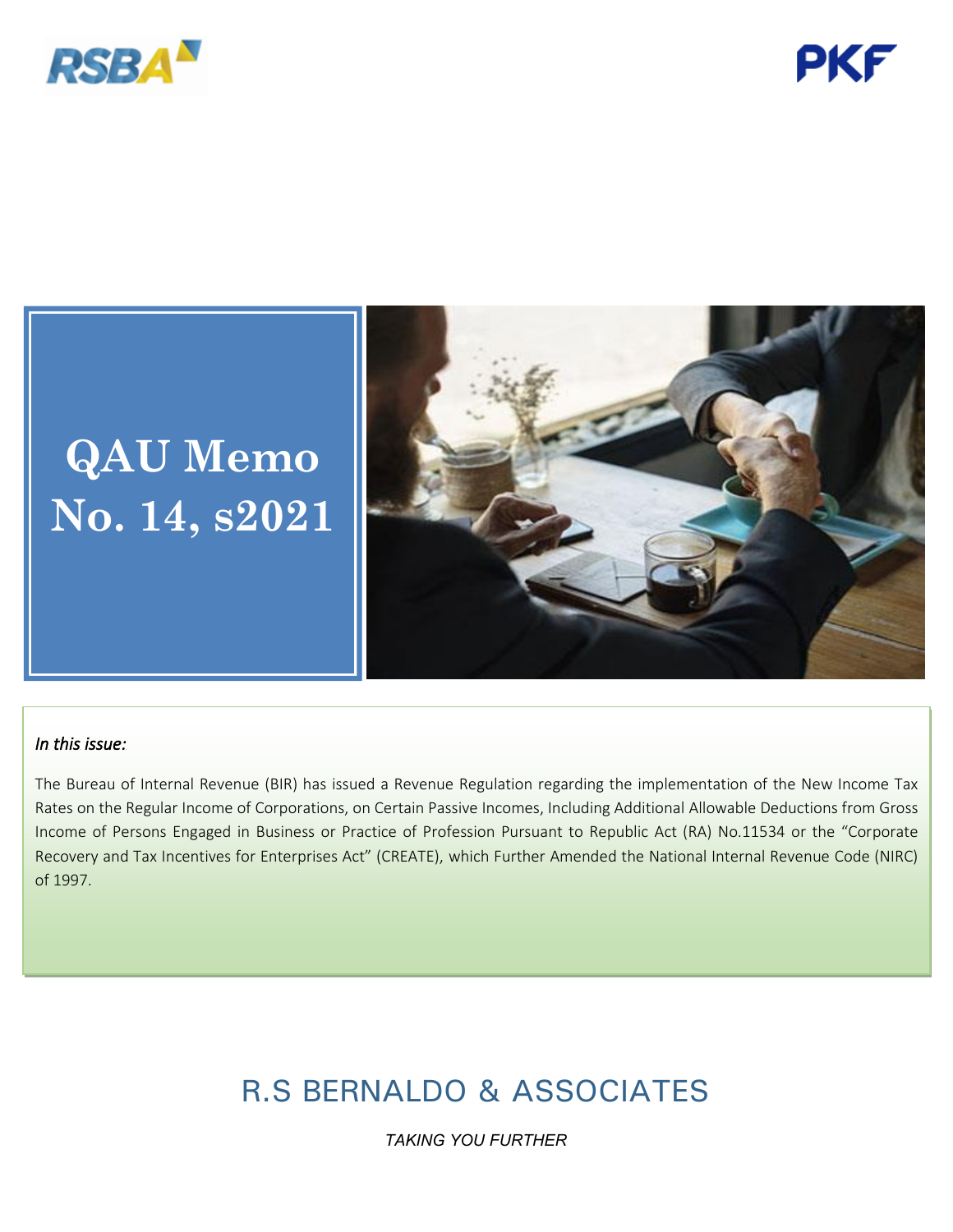



SALIENT FEATURES OF REPUBLIC ACT (RA) NO. 11534 OR THE "CORPORATE RECOVERY AND TAX INCENTIVES FOR ENTERPRISES ACT" (CREATE) RELATED TO NEW INCOME TAX RATES ON THE REGULAR INCOME OF CORPORATIONS, ON CERTAIN PASSIVE INCOMES, INCLUDING ADDITIONAL ALLOWABLE DEDUCTIONS FROM GROSS INCOME OF PERSONS ENGAGED IN BUSINESS OR PRACTICE OF **PROFESSION** 

#### CORPORATE INCOME TAX RATES UNDER CREATE BILL

Distinction between the corporate income tax rates applicable to the regular taxable income of corporations under NIRC vs corporate income tax rates under RA No.11534

| <b>Type of Corporation</b>                                                                                                                                               |                | <b>FROM</b><br><b>National Internal Revenue</b> |                                                                                                           |                 | T O         |                                     |
|--------------------------------------------------------------------------------------------------------------------------------------------------------------------------|----------------|-------------------------------------------------|-----------------------------------------------------------------------------------------------------------|-----------------|-------------|-------------------------------------|
|                                                                                                                                                                          |                | Code (NIRC) of 1997                             | Republic Act (RA) No.11534 or the "Corporate Recovery<br>and Tax Incentives for Enterprises Act" (CREATE) |                 |             |                                     |
|                                                                                                                                                                          | Regular        | <b>MCIT</b>                                     | Regular                                                                                                   | Effectivity     | <b>MCIT</b> | Effectivity                         |
| <b>Domestic Corporation:</b>                                                                                                                                             |                |                                                 |                                                                                                           |                 |             |                                     |
| Domestic<br>corporations, in<br>general                                                                                                                                  | 30%            | 2%                                              | 25%                                                                                                       | July 1,<br>2020 | 1%          | July 1, 2020<br>to June 30,<br>2023 |
|                                                                                                                                                                          |                |                                                 |                                                                                                           |                 | 2%          | July 1, 2023                        |
| For corporations with<br>net taxable income<br>not exceeding Five<br><b>Million Pesos</b><br>(P5,000,000) AND<br>total assets not<br>exceeding One<br>Hundred Million (P |                |                                                 |                                                                                                           |                 | 1%          | July 1, 2020<br>to June 30,<br>2023 |
| 100,000,000),<br>excluding the land on<br>which the particular<br>business entity's<br>office, plant and<br>equipment are<br>situated                                    | Not Applicable |                                                 | 20%                                                                                                       | July 1,<br>2020 | 2%          | July 1, 2023                        |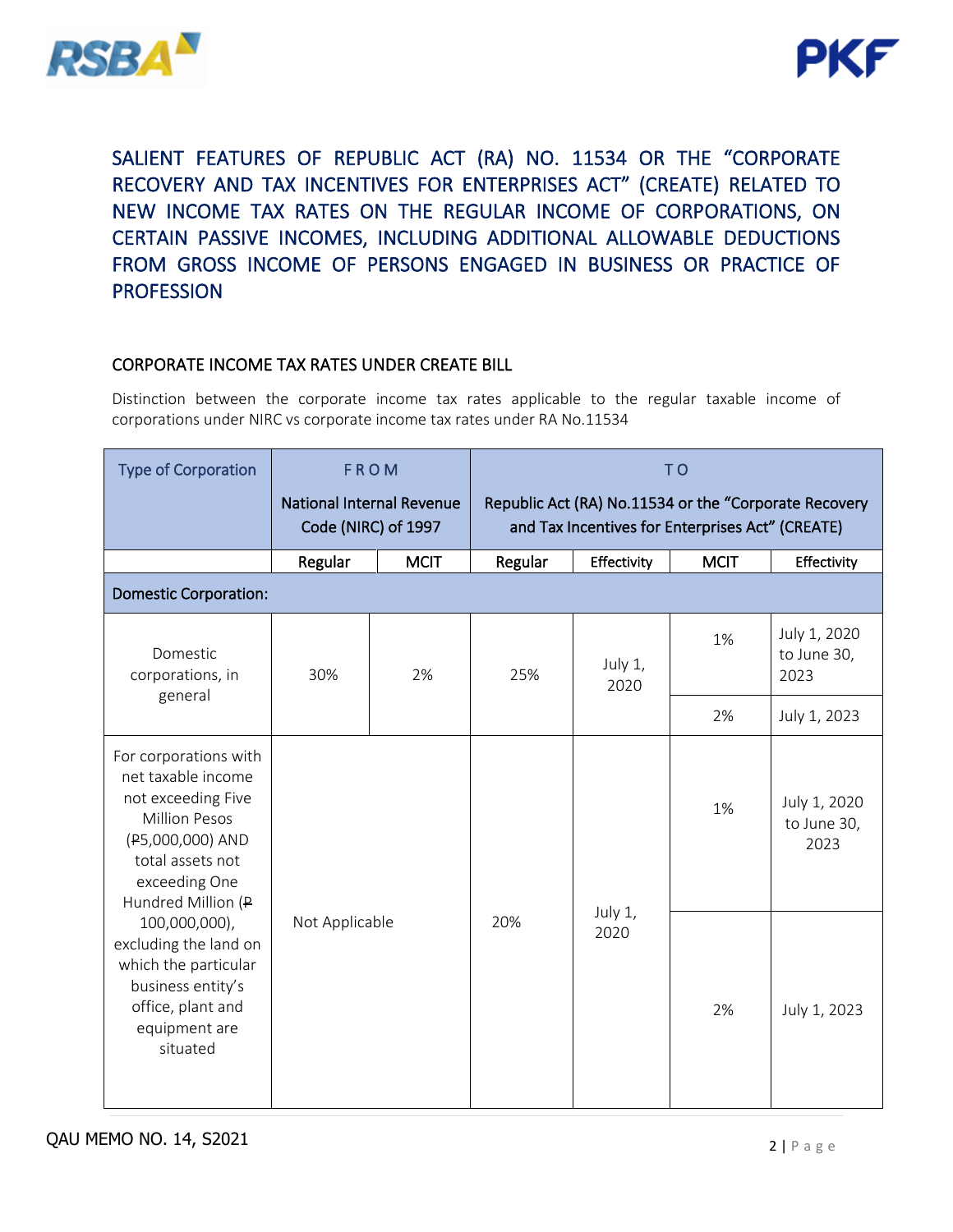



| Proprietary<br>Educational<br>Institutions and<br>Hospitals                                                                            | 10%    | Not<br>Applicable | 1%,<br>10%       | July 1,<br>2020 to<br>June 30,<br>2023<br>July 1,<br>2023 |              | Not Applicable                                                     |
|----------------------------------------------------------------------------------------------------------------------------------------|--------|-------------------|------------------|-----------------------------------------------------------|--------------|--------------------------------------------------------------------|
| Foreign Corporation [on taxable income (e.g., net or gross income, as applicable) derived from all sources<br>within the Philippines]: |        |                   |                  |                                                           |              |                                                                    |
| Resident Foreign<br>Corporation                                                                                                        | 30%    | 2%                | 25%              | July 1,                                                   | 1%           | July 1, 2020<br>to June 30,<br>2023                                |
|                                                                                                                                        |        |                   | 2020<br>Upon the | 2%                                                        | July 1, 2023 |                                                                    |
| Offshore Banking<br>Unit (OBUs) (Note:<br>OBUs shall now be<br>taxed as resident                                                       | Exempt | Not<br>Applicable | 25%              | effectivity<br>of the                                     | 1%           | Upon the<br>effectivity of<br>the CREATE<br>until June 30,<br>2023 |
| foreign corporation<br>upon effectivity of<br>the CREATE)                                                                              |        |                   |                  | CREATE                                                    | 2%           | July 1, 2023                                                       |
| Regional Operating<br>Headquarters (ROHQ)                                                                                              | Exempt | Not<br>Applicable | 25%              | January 1,<br>2022                                        | 1%           | January 1,<br>2022 to June<br>30, 2023                             |
|                                                                                                                                        |        |                   |                  |                                                           | 2%           | July 1, 2023                                                       |
| Non-Resident Foreign<br>Corporation                                                                                                    | 32%    | Not<br>Applicable | 25%              | January 1,<br>2022                                        |              | Not Applicable                                                     |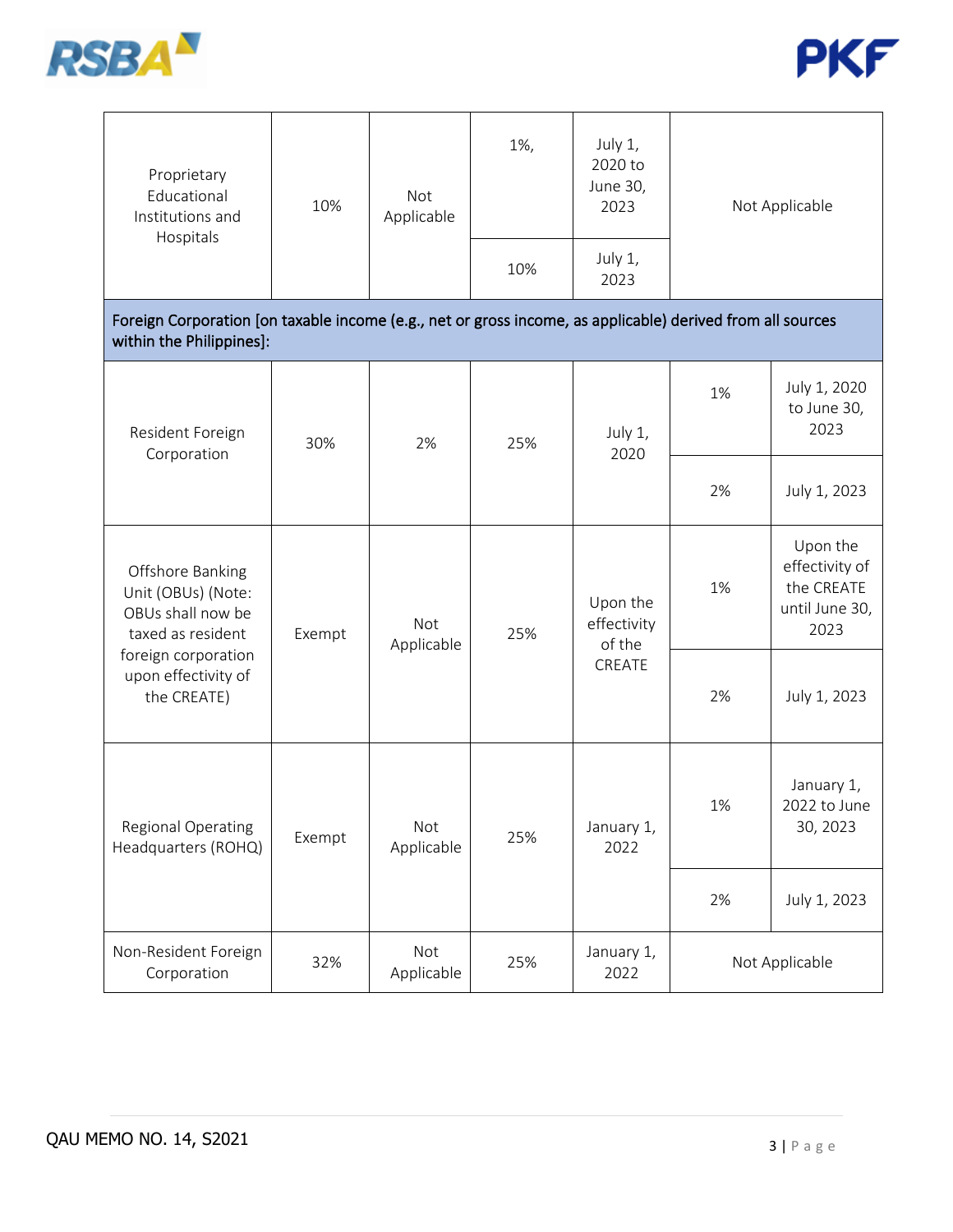



# INCOME TAX RATES ON CERTAIN PASSIVE INCOMES UNDER CREATE BILL

Distinction between the income tax rates applicable to certain passive income of individuals and corporations under NIRC vs passive income under RA No.1153:

| <b>TYPE OF</b><br><b>CORPORATION</b>                                                                                                                 | <b>NATURE OF INCOME</b>                                                                               | <b>FROM</b><br><b>National Internal</b><br><b>Revenue Code (NIRC)</b><br>of 1997 | T <sub>O</sub><br>Republic Act (RA) No.11534 or the<br>"Corporate Recovery and Tax Incentives for<br><b>Enterprises Act" (CREATE)</b> |                                                                                                               |  |
|------------------------------------------------------------------------------------------------------------------------------------------------------|-------------------------------------------------------------------------------------------------------|----------------------------------------------------------------------------------|---------------------------------------------------------------------------------------------------------------------------------------|---------------------------------------------------------------------------------------------------------------|--|
|                                                                                                                                                      |                                                                                                       | Rate                                                                             | Rate                                                                                                                                  | <b>EFFECTIVITY</b>                                                                                            |  |
| Winnings from<br>Philippine Charity<br>Sweepstake Office<br>(PCSO) games<br>amounting to more<br>Non-Resident<br>than P10,000.00<br>Alien Individual |                                                                                                       | 20%                                                                              | 20%                                                                                                                                   | Upon the effectivity<br>of the CREATE                                                                         |  |
|                                                                                                                                                      | Winnings from PCSO<br>games amounting to<br>P10,000.00 and below                                      | Graduated Income<br>Tax Rates                                                    | Exempt                                                                                                                                |                                                                                                               |  |
|                                                                                                                                                      | Intercorporate                                                                                        | From another<br>domestic corp. -<br>Exempt                                       | From another<br>domestic corp. -<br>Exempt                                                                                            | For foreign source<br>dividends, these will<br>be exempt from                                                 |  |
| Domestic<br>Corporation                                                                                                                              | Dividends (domestic<br>and foreign source<br>dividends)                                               | From nonresident<br>foreign corp. - 30%                                          | From nonresident<br>foreign corp. - 25%<br>or 20%, as the case<br>may be                                                              | income tax upon<br>the effectivity of the<br>CREATE, subject to<br>the conditions<br>discussed in<br>Annex A. |  |
| Resident                                                                                                                                             | Interest income from a<br>depositary bank under<br>the expanded foreign<br>currency deposit<br>system | $7\frac{1}{2}\%$                                                                 | 15%                                                                                                                                   | Upon the effectivity                                                                                          |  |
| Foreign<br>Corporation                                                                                                                               | Capital gains from sale<br>of shares of stock not<br>traded in the stock<br>exchange                  | Not over P100, 000 -<br>5%<br>On any amount in<br>excess of P100,000 -<br>10%    | 15%                                                                                                                                   | of the CREATE                                                                                                 |  |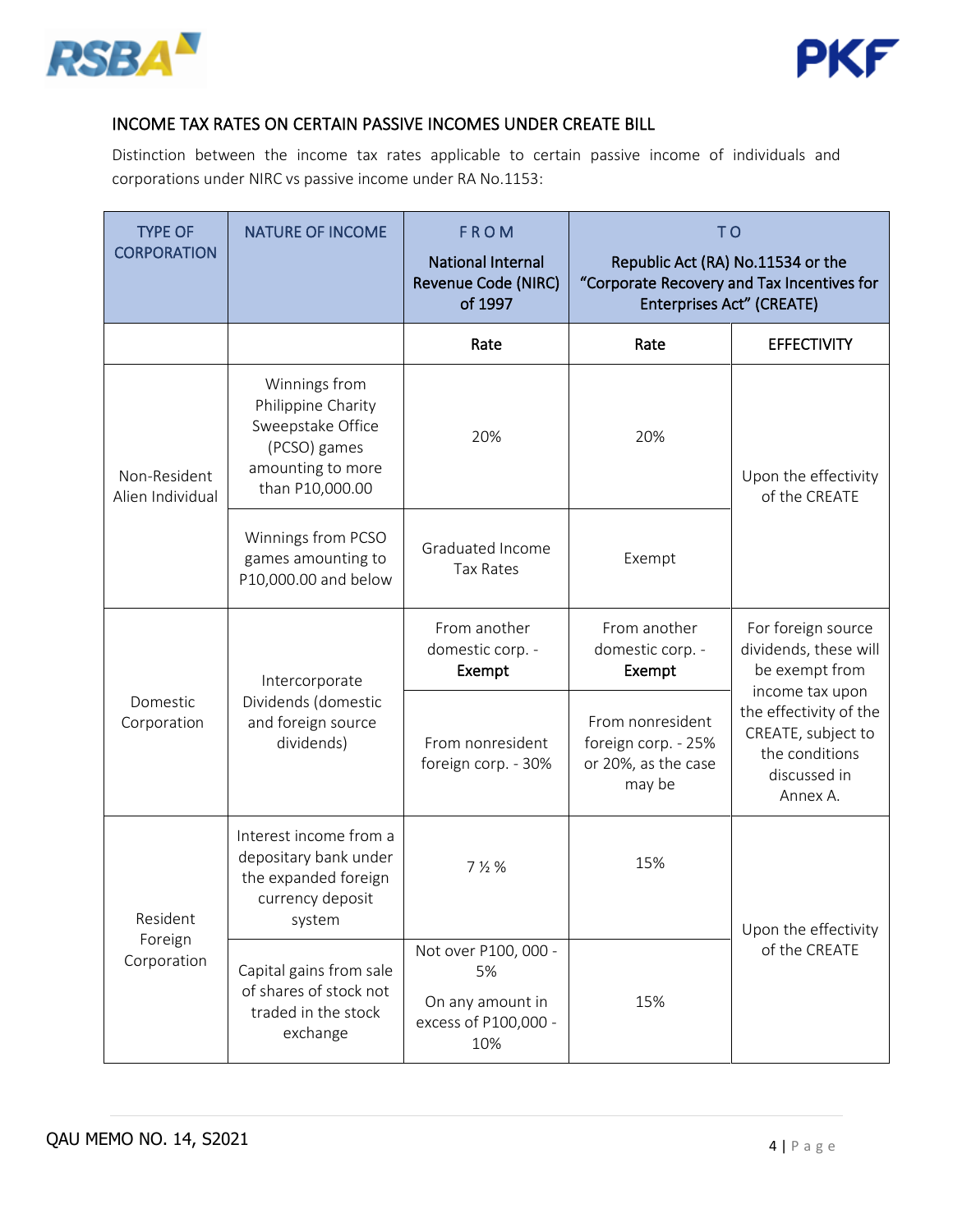



|                                        | Gross income received<br>from all sources within<br>the Phils., such as<br>interests, dividends,<br>rents, royalties, salaries,<br>premiums (except<br>reinsurance premiums),<br>annuities, emoluments<br>or other fixed or<br>determinable annual,<br>periodic or casual gains,<br>profits and income, and<br>capital gains, except<br>capital gains from sale of<br>shares of stock not<br>traded in the stock<br>exchange | 30%                                                                                                                                                                                            | 25%                                                                                                                                                                                                                                                                                                                                 | January 1, 2021                       |
|----------------------------------------|------------------------------------------------------------------------------------------------------------------------------------------------------------------------------------------------------------------------------------------------------------------------------------------------------------------------------------------------------------------------------------------------------------------------------|------------------------------------------------------------------------------------------------------------------------------------------------------------------------------------------------|-------------------------------------------------------------------------------------------------------------------------------------------------------------------------------------------------------------------------------------------------------------------------------------------------------------------------------------|---------------------------------------|
|                                        | Intercorporate<br>dividend received from<br>a domestic<br>corporation, in general                                                                                                                                                                                                                                                                                                                                            | 30%                                                                                                                                                                                            | 25%                                                                                                                                                                                                                                                                                                                                 |                                       |
| Non-resident<br>Foreign<br>Corporation | Intercorporate<br>dividend received from<br>a domestic<br>corporation, if the<br>country in which the<br>non-resident foreign<br>corporation is<br>domiciled, allows a<br>credit against the tax<br>due from the non-<br>resident foreign<br>corporation's taxes<br>deemed to have been<br>paid in the Philippines.                                                                                                          | The credit against<br>the tax due is<br>equivalent to 15%,<br>which is the<br>difference between<br>the regular income<br>tax rate of 30% and<br>the 15% tax on<br>intercorporate<br>dividends | The credit against<br>the tax due is<br>equivalent to 10%,<br>which is the<br>difference between<br>the regular income<br>tax rate of 25% in<br>Section $28(B)(1)$ of<br>the Tax Code and<br>the 15% tax on<br>intercorporate<br>dividends.<br>Or<br>Does not impose tax<br>on dividends, the<br>rate to be imposed<br>shall be 15% | January 1, 2021                       |
|                                        | Capital gains from sale<br>of shares of stock not<br>traded in the stock<br>exchange                                                                                                                                                                                                                                                                                                                                         | Not over P100, 000 -<br>5%<br>On any amount in<br>excess of P100,000 -<br>10%                                                                                                                  | 15%                                                                                                                                                                                                                                                                                                                                 | Upon the effectivity<br>of the CREATE |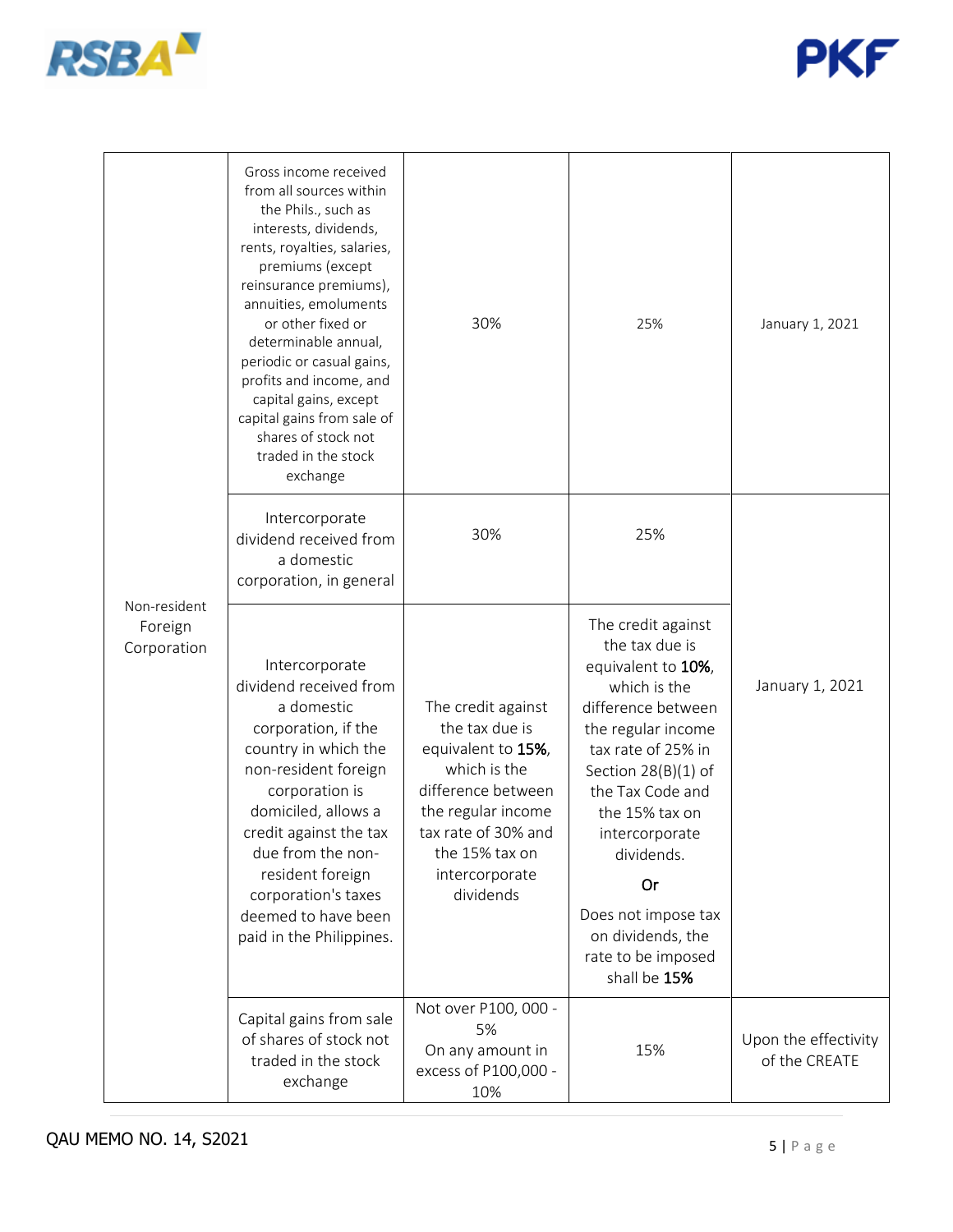



# CHANGES TO THE ALLOWABLE DEDUCTIONS FROM GROSS INCOME FOR BUSINESS PERSONS

#### 1. Training Expenses

Upon the effectivity of the CREATE, an additional deduction from taxable income of one-half (1/2) of the value of labor training expenses incurred for skills development of enterprise-based trainees enrolled in Public Senior High Schools, Public Higher Education Institutions, or Public Education Institution, or Public Technical and Vocational Institutions and duly covered by an apprenticeship agreement under Presidential Decree No. 442, Series of 1974, or the Labor Code of the Philippines, as amended, shall be granted to enterprises. Provided, further, that for the additional deduction for enterprise-based training of students from Public Educational Institutions, the enterprise shall secure proper "certification" from the Department of Education (DepEd), Technical Education and Skills Development Authority (TESDA), or Commission on Higher Education (CHED). Provided, finally, that such deduction shall not exceed Ten Percent (10%) of Direct Labor Wage.

#### 2. Interest

In the case of corporations, since the income tax rates changed effective July 1, 2020, it follows that the deduction from the interest expense of 20% shall be effective also on the said date. For other domestic corporations with net taxable income not exceeding Five Million Pesos (P5,000,000) and total assets not exceeding One Hundred Million (P 100,000,000), excluding the land on which the particular business entity's office, plant and equipment are situated, the deduction is 0% since there is no difference in the income tax rate on the taxable income (20%) with the tax rate applied on the interest income subjected to final tax (20%). However, in the case of individuals engaged in business or practice of profession, such deduction shall take effect upon the effectivity of CREATE. *See transitory provisions below for the detailed manner of computation.* 

# IMPROPERLY ACCUMULATED EARNINGS TAX UNDER CREATE BILL

The improperly accumulated earnings tax shall no longer be imposed on corporations upon the effectivity of the CREATE onwards. This shall apply to the entire taxable year for all fiscal years/taxable years ending after the effectivity of CREATE.

| <b>FROM</b><br>National Internal Revenue Code (NIRC) of 1997                                                      | T O<br>Republic Act (RA) No.11534 or the "Corporate<br>Recovery and Tax Incentives for Enterprises Act"<br>(CREATE) |
|-------------------------------------------------------------------------------------------------------------------|---------------------------------------------------------------------------------------------------------------------|
| improperly accumulated earnings tax equal to ten<br>percent (10%) of the improperly accumulated<br>taxable income | no longer be imposed on corporations                                                                                |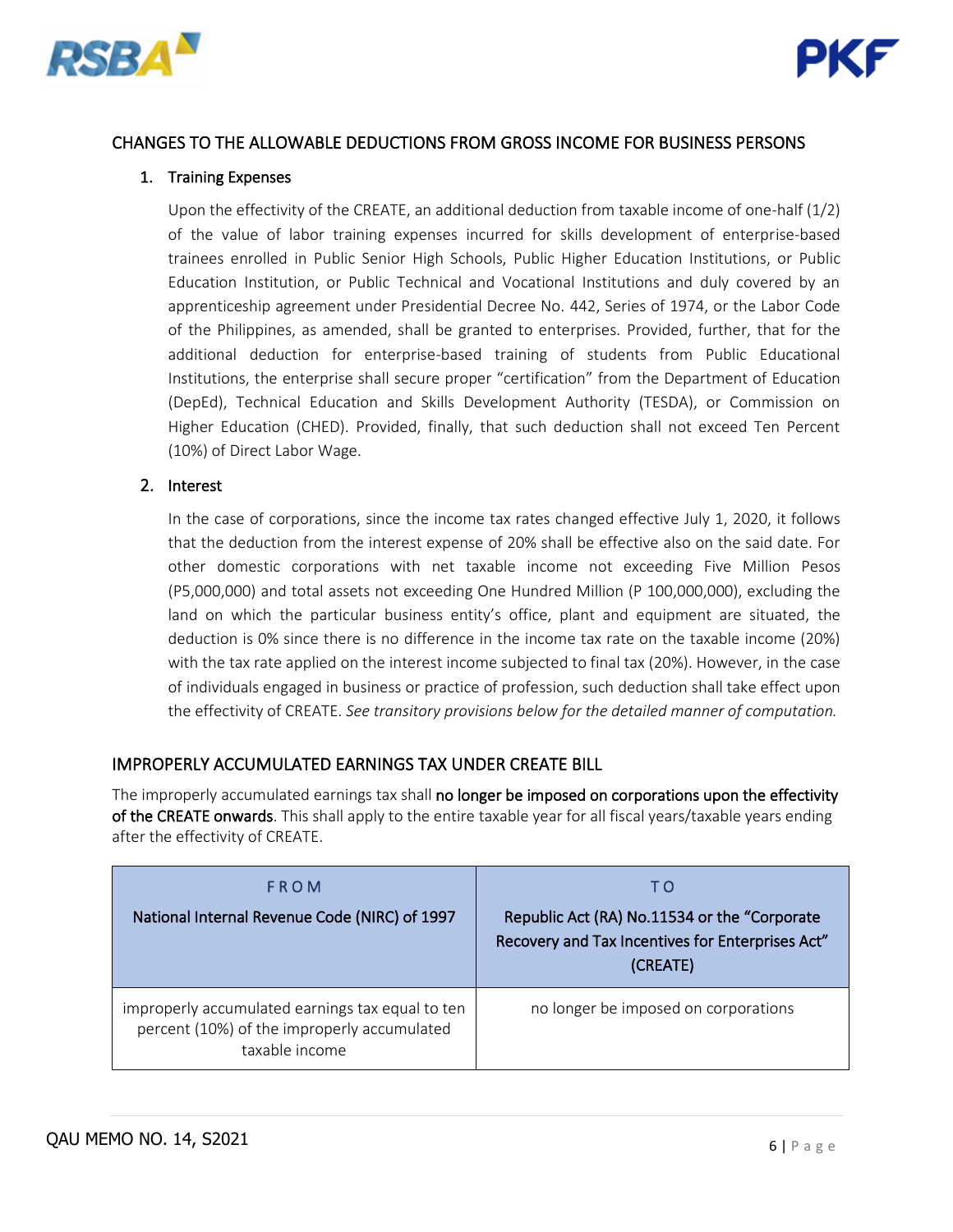



# NON-RECOGNITION OF GAIN OR LOSS ON EXCHANGE OF PROPERTY

#### No gain or loss shall be recognized if:

- such corporation is a party to a reorganization and exchanges property in pursuance of a plan of reorganization solely for stock or securities in another corporation that is a party to the reorganization.
- property is transferred to a corporation by a person, alone or together with others, not exceeding four (4) persons, in exchange for stock or unit of participation in such a corporation of which as a result of such exchange, the transferor or transferors, collectively, gains or maintains control of said corporation: Provided, that stocks issued for services shall not be considered as issued in return for property.

Sale or exchanges of property used for business for shares of stocks covered under this subsection shall not be subject to value-added tax (VAT). In all of the foregoing instances of exchange of property, prior Bureau of Internal Revenue (BIR) confirmation or tax ruling shall not be required for purposes of availing of the tax exemption. The concerned parties can implement the transaction covered by this Section including, but not limited to, the issuance of the Certificate Authorizing Registration (CAR) by the Revenue District Office (RDO) where the property is located, in case of real properties, or to the RDO where the business is registered, in case of shares of stocks, subject to post-transaction audit by the Bureau.

#### TRANSITORY PROVISIONS

#### A. Rate to be used in the deduction of a certain percentage of interest income subject to final tax.

Illustration (lifted from the draft):

JKL Corporation secured in 2018 a bank loan for its business expansion, and incurred interest expense of P2,000,000 in CY 2020 on the said bank loan. In the same year, it likewise earned interest income of P300,000 subjected to final tax of 20%. For CY 2020, its gross income amounted to P20,000,000. Its gross assets, excluding the value of the land where its building and plant are situated, is P100,000,000. Its operating expenses amounted to P10,000,000, inclusive of the interest expense of P2,000,000.

Compute for the interest arbitrage using the applicable rate:

| <b>Procedure</b>                                                                        | <b>Sample Application</b>    |
|-----------------------------------------------------------------------------------------|------------------------------|
| i. Divide the gross interest income subjected to<br>final tax for the year by 12 months | $P300,000 \div 12 = P25,000$ |
| Interest income subjected to final tax $\div$ 12                                        |                              |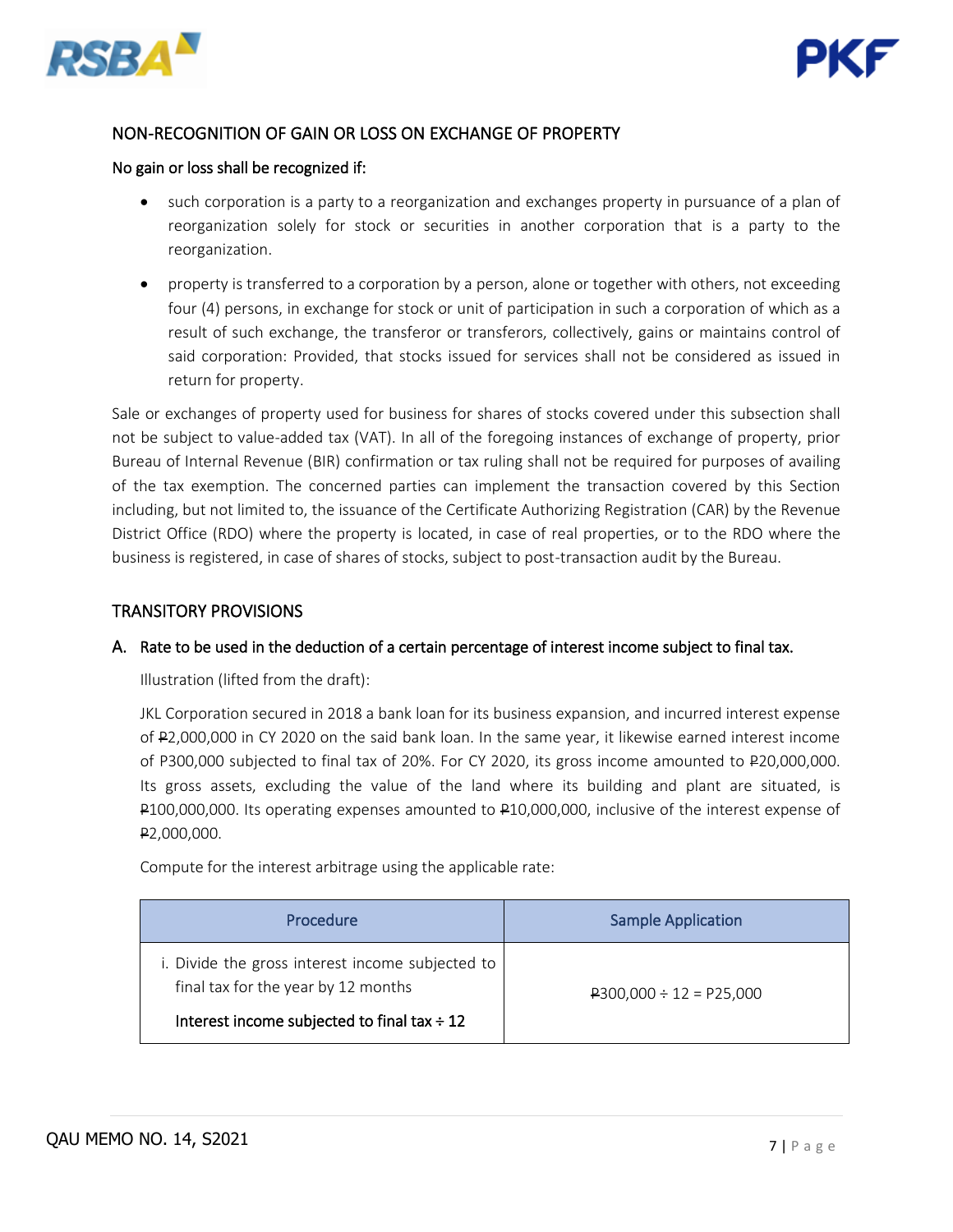



| ii. Multiply the number of months applicable to<br>old arbitrage rate by the resulting monthly<br>gross interest income subjected to final tax;<br>then, multiply the product by the old arbitrage<br>rate<br>number of months applicable x (i) x 33.33%                                       | $P25,000 \times 6 \times 33.33\% = P49,995$                                                                                                                                                                                                                                                                                                                                                                                                                                               |
|------------------------------------------------------------------------------------------------------------------------------------------------------------------------------------------------------------------------------------------------------------------------------------------------|-------------------------------------------------------------------------------------------------------------------------------------------------------------------------------------------------------------------------------------------------------------------------------------------------------------------------------------------------------------------------------------------------------------------------------------------------------------------------------------------|
| iii. Multiply the number of months applicable to<br>the new arbitrage rate by the resulting<br>monthly gross interest income subjected to<br>final tax; then, multiply the product by the<br>new arbitrage rate:<br>number of months applicable $x$ (i) $x$ (20% or<br>0%, as the case may be) | $P25,000 \times 6 \times 20\% = P30,000$<br>The taxpayer is subject to CIT of 25% in the<br>second semester of 2020 even though the total<br>assets did not exceed P100M, excluding the<br>land, but the taxable income is more than P5M.<br>In this case, the interest arbitrage for the 2nd<br>semester is 20% since the difference in the CIT<br>of 25% and the final tax rate on the interest<br>income of 20% is 5%, which is equivalent to<br>$20\%$ (5% ÷ 25%) interest arbitrage. |
| iv. Add the computed interest arbitrage under<br>items (ii) and (iii) above to get the amount to<br>be deducted from the interest expense<br>claimed to arrive at the allowable interest<br>expense.                                                                                           | Amount to be deducted from the interest<br>expense claimed to arrive at the allowable<br>interest expense is P79,500.<br>$P49,995 + P30,000 = P79,500$                                                                                                                                                                                                                                                                                                                                    |

Alternatively, we may multiply the rates reflected in the table below with the amount of gross interest income subjected to final tax to find the amount of interest deductible from the interest expense claimed. Using the same illustration, we will get the same amount of P79,500 (P300,000\*26.50).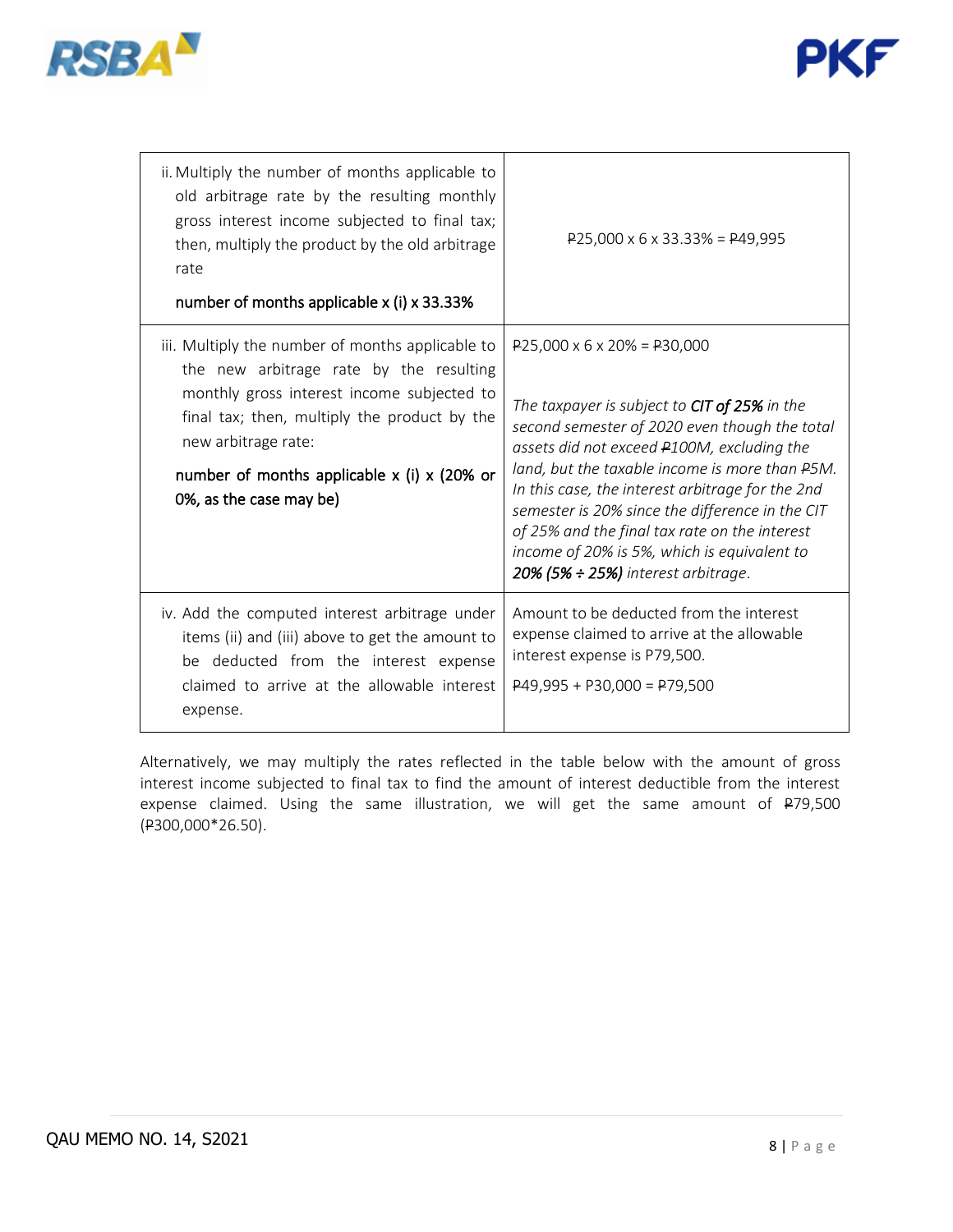



Transitory rates for interest arbitrage applicable for TY 2020 for corporations under itemized corporations:

| For the computation of Interest Arbitrage        |                                                 |                                                                                                             |  |  |
|--------------------------------------------------|-------------------------------------------------|-------------------------------------------------------------------------------------------------------------|--|--|
| Annual<br>Accounting<br>Period<br>(Transition TY | Corporations subject to<br><b>Regular Rates</b> | Other domestic<br>corporations with net<br>taxable income ≤5M & total<br>assets ≤100M, exclusive of<br>land |  |  |
| 2020)                                            | 30% / 25%                                       | 30% / 20%                                                                                                   |  |  |
| FY 7-31-20                                       | 31.92 %                                         | 30.25 %                                                                                                     |  |  |
| FY 8-31-20                                       | 30.83                                           | 27.50                                                                                                       |  |  |
| FY 9-31-20                                       | 29.75                                           | 24.75                                                                                                       |  |  |
| FY 10-31-20                                      | 28.67                                           | 22.00                                                                                                       |  |  |
| FY 11-31-20                                      | 27.58                                           | 19.25                                                                                                       |  |  |
| CY 12-31-20                                      | 26.50                                           | 16.50                                                                                                       |  |  |
| FY 1-31-21                                       | 25.42                                           | 13.75                                                                                                       |  |  |
| FY 2-28-21                                       | 24.33                                           | 11.00                                                                                                       |  |  |
| FY 3-31-21                                       | 23.25                                           | 8.25                                                                                                        |  |  |
| FY 4-30-21                                       | 22.17                                           | 5.50                                                                                                        |  |  |
| FY 5-31-21                                       | 21.08                                           | 2.75                                                                                                        |  |  |
| FY 6-30-21                                       | 20.00                                           | 0.00                                                                                                        |  |  |

# B. Computation of Income Tax Due of The Corporations for Taxable Year 2020

Under RA 11534, corporations' income and expenses for the fiscal year shall be deemed to have been earned and spent equally for each month of the period.

Illustration (lifted from the draft):

MVAA Corporation, a domestic retailer, has gross sales of P1,400,000,000.00 with cost of sales of P560,000,000.00 and allowable deductions of P150,000,000.00 for calendar year 2020, its 4th year of business operations. Its total assets of P180,000,000.00 includes the land and building in which the business is situated, amounting to P50,000,000.00 and P25,000,000.00, respectively.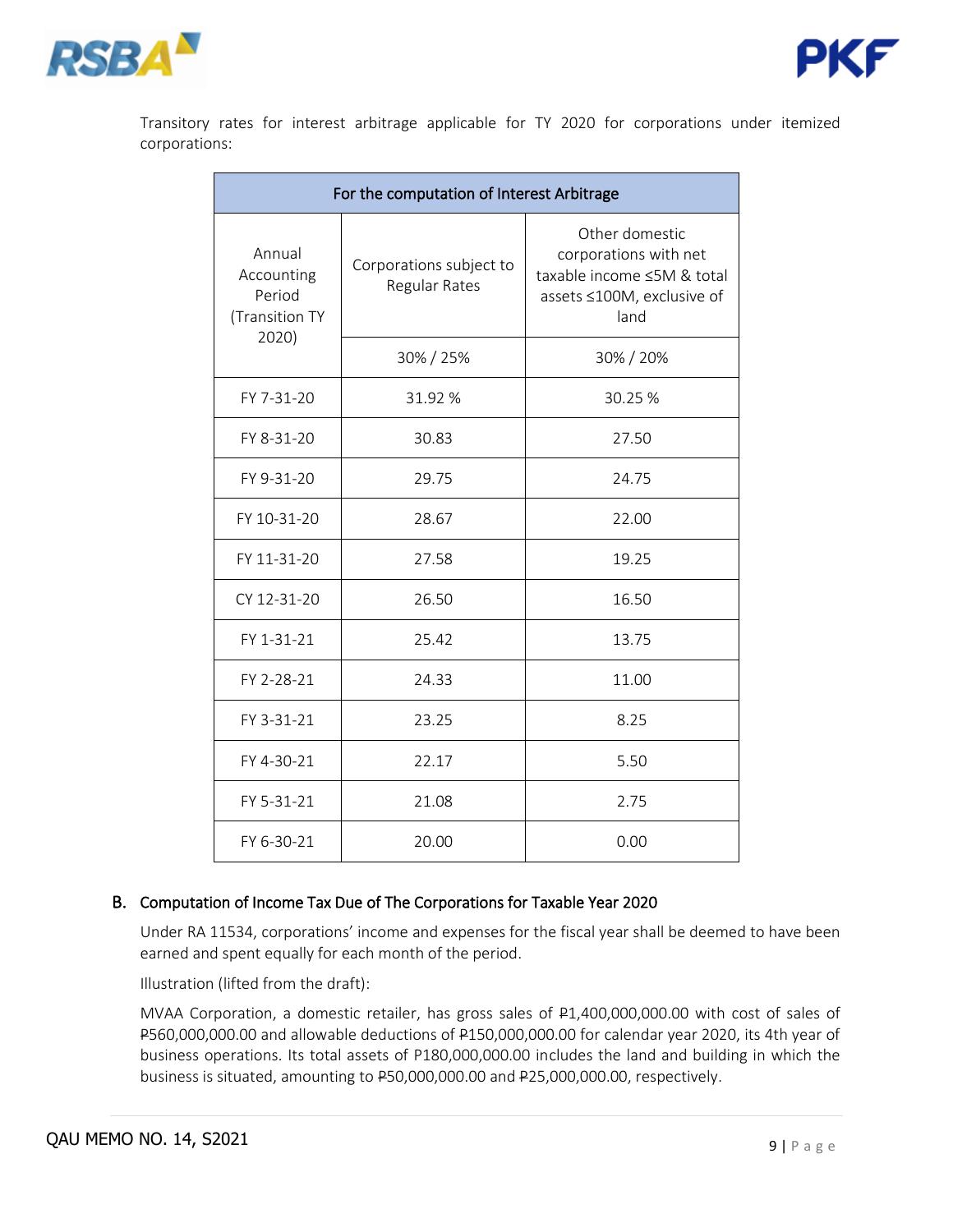



The corporate income tax due for taxable year 2020 shall be computed as follows:

| Procedure                                                                                                             | <b>Sample Application</b>                                              |  |
|-----------------------------------------------------------------------------------------------------------------------|------------------------------------------------------------------------|--|
| <b>Regular Income Tax Rate</b>                                                                                        |                                                                        |  |
| i. Divide the taxable income for the year by 12<br>months                                                             | P690,000,000.00 (840,000,000 - 150,000,000)<br>$\div$ 12 = P57,500,000 |  |
| ii. Multiply the number of months applicable to<br>old rate by the resulting monthly taxable<br>income                | $P57,500,000 \times 6 \times 30\% = P103,500,000$                      |  |
| iii. Multiply the number of months applicable to<br>the new rate by the resulting monthly<br>taxable income;          | $P57,500,000 \times 6 \times 25\% = P86,250,000$                       |  |
| iv. Add the computed regular income tax under                                                                         | Tax due - regular would be P189,750,000.                               |  |
| item ii and iii.                                                                                                      | $P103,500,000 + P86,250,000 = P189,750,000$                            |  |
| <b>MCIT Rate</b>                                                                                                      |                                                                        |  |
| i. Divide the taxable income for the year by 12<br>months                                                             | P690,000,000.00 (840,000,000 - 150,000,000)<br>$\div$ 12 = P57,500,000 |  |
| ii. Multiply the number of months applicable to<br>old MCIT rate by the resulting monthly taxable<br>income           | $P57,500,000 \times 6 \times 2\% = P6,900,000.00$                      |  |
| iii. Multiply the number of months applicable to<br>the new MCIT rate by the resulting monthly<br>taxable income      | $P57,500,000 \times 6 \times 1\% = P3,450,000.00$                      |  |
| iv. Add the computed MCIT under item ii and iii.                                                                      | Tax due - MCIT would be P10,350,000.                                   |  |
|                                                                                                                       | $P6,900,000 + P3,450,000 = P10,350,000$                                |  |
| Compare the resulting figures under regular and<br>MCIT and the higher amount shall be the income<br>tax due/payable. | Tax due $-$ regular is higher thus tax payable is<br>P189,750,000.     |  |

Alternatively, we may multiply the rates reflected in the table below with the amount of taxable income to obtain the tax payable during the period. Using the same illustration, we will get the same amount of P189,750,000 which is the higher between the tax due - regular of P189,750,000 (P690,000,000\*27.50) and tax due – MCIT of P10,350,000 (P690,000,000\*1.50).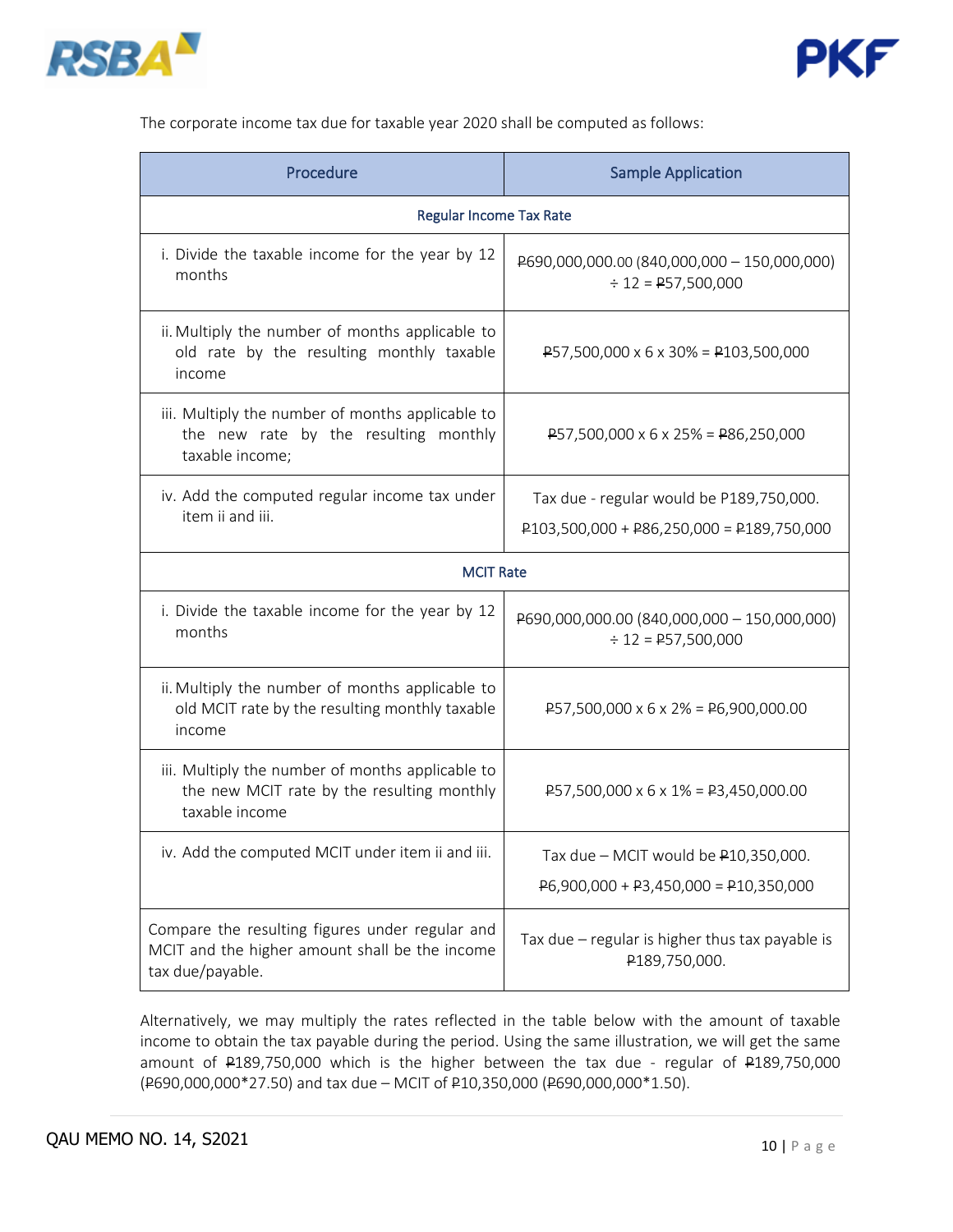



| <b>TRANSITORY RATES</b>                                                               |                                                               |                                                                                                                          |             |                                            |
|---------------------------------------------------------------------------------------|---------------------------------------------------------------|--------------------------------------------------------------------------------------------------------------------------|-------------|--------------------------------------------|
| <b>Annual</b><br><b>Accounting</b><br><b>Period</b><br><b>(Transition TY</b><br>2020) | <b>Regular</b><br><b>Corporate Income</b><br><b>Tax Rates</b> | <b>Other domestic</b><br>corporations with<br>net taxable<br>income ≤5M &<br>total assets<br>≤100M, exclusive<br>of land | <b>MCIT</b> | <b>Proprietary Non-</b><br>profit Edu/Hosp |
|                                                                                       | 30% / 25%                                                     | 30% / 20%                                                                                                                | 30% / 25%   | 10% / 1%                                   |
| FY 7-31-20                                                                            | 29.58%                                                        | 29.16%                                                                                                                   | 1.91%       | 9.25%                                      |
| FY 8-31-20                                                                            | 29.16                                                         | 28.33                                                                                                                    | 1.82        | 8.50                                       |
| FY 9-31-20                                                                            | 28.75                                                         | 27.50                                                                                                                    | 1.73        | 7.75                                       |
| FY 10-31-20                                                                           | 28.33                                                         | 26.66                                                                                                                    | 1.64        | 7.00                                       |
| FY 11-31-20                                                                           | 27.91                                                         | 25.83                                                                                                                    | 1.55        | 6.25                                       |
| CY 12-31-20                                                                           | 27.50                                                         | 25.00                                                                                                                    | 1.50        | 5.50                                       |
| FY 1-31-21                                                                            | 27.08                                                         | 24.16                                                                                                                    | 1.41        | 4.75                                       |
| FY 2-28-21                                                                            | 26.66                                                         | 23.33                                                                                                                    | 1.32        | 4.00                                       |
| FY 3-31-21                                                                            | 26.25                                                         | 22.50                                                                                                                    | 1.23        | 3.25                                       |
| FY 4-30-21                                                                            | 25.83                                                         | 21.66                                                                                                                    | 1.14        | 2.50                                       |
| FY 5-31-21                                                                            | 25.41                                                         | 20.83                                                                                                                    | 1.05        | 1.75                                       |
| FY 6-30-21                                                                            | 25.00                                                         | 20.00                                                                                                                    | 1.00        | 1.00                                       |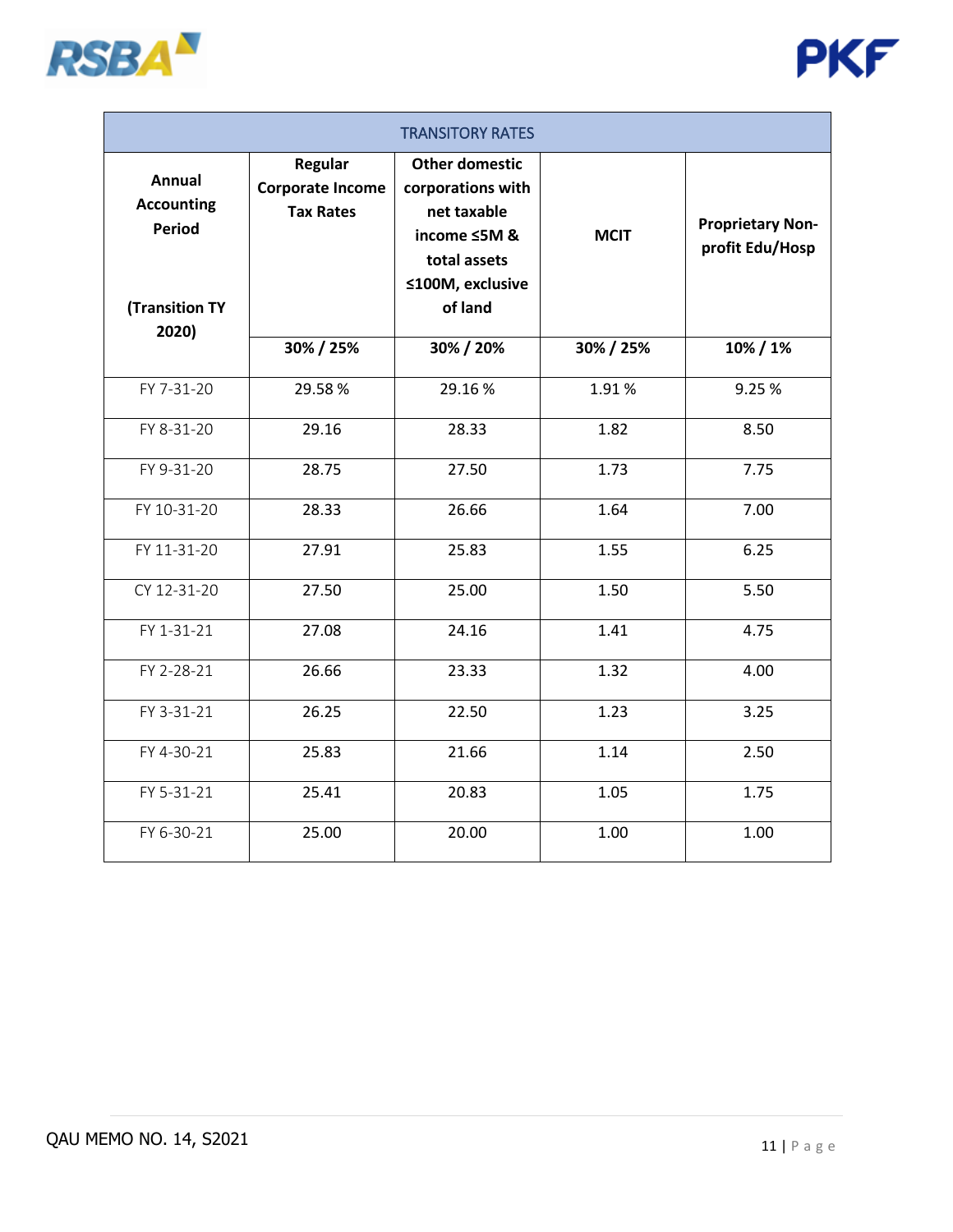



# IMPACT OF CREATE LAW TO THE INCOME TAX RETURNS AND FINANCIAL STATEMENTS TO BE FILED AFTER ITS EFFECTIVITY

PAS 12, Income Taxes, requires current and deferred taxes to be measured with reference to the tax rates and laws, as enacted or substantively enacted by the end of the reporting period. Under the Philippine legislation process, Bills turn into Law upon the President's approval or when he fails to act upon a proposed law submitted by Congress within 30 days of receipt. A bill may be vetoed by the President, but the House of Representatives may overturn a presidential veto by garnering a 2/3rds vote. Accordingly, since CREATE Bill was not yet approved by the President as of December 31, 2020, current and deferred taxes will still be measured using the existing RCIT rate of 30% in December 31, 2020 financial statements. The retroactive effect of July 2020 is ignored in the financial statements, but is considered in the preparation of the annual ITR for December 31, 2020.

See below sample computation and disclosure for reference:

#### Sample Computation and Disclosure

|                                                 | <b>PFRS</b>  | Tax          |
|-------------------------------------------------|--------------|--------------|
| Profit before tax                               | 1,000,000.00 | 1,000,000.00 |
| Temporary differences:                          |              |              |
| Unrealized foreign exchange gain                | 100,000.00   | 100,000.00   |
| Provision for expected credit losses            | 50,000.00    | 50,000.00    |
| Taxable profit                                  | 950,000.00   | 950,000.00   |
| Tax rate                                        | 30%          | 27.50%       |
| Income tax due                                  | 285,000.00   | 261,250.00   |
| Income tax paid for the previous three quarters | 100,000.00   | 100,000.00   |
| Creditable withholding tax applied for the      |              |              |
| previous three quarters                         | 50,000.00    | 50,000.00    |
| 4th quarter creditable withholding tax          | 10,000.00    | 10,000.00    |
| Income tax payable                              | 125,000.00   | 101,250.00   |

Note:

- *1. Income tax payable under PFRS will be the amount to be presented in the Dec 31, 2020 financial statements.*
- *2. Income tax payable under Tax will be the amount to be presented in the Dec 31, 2020 ITR and is subject for payment.*
- *3. Any difference will be reflected as reconciliation in the Dec 31, 2021 financial statements.*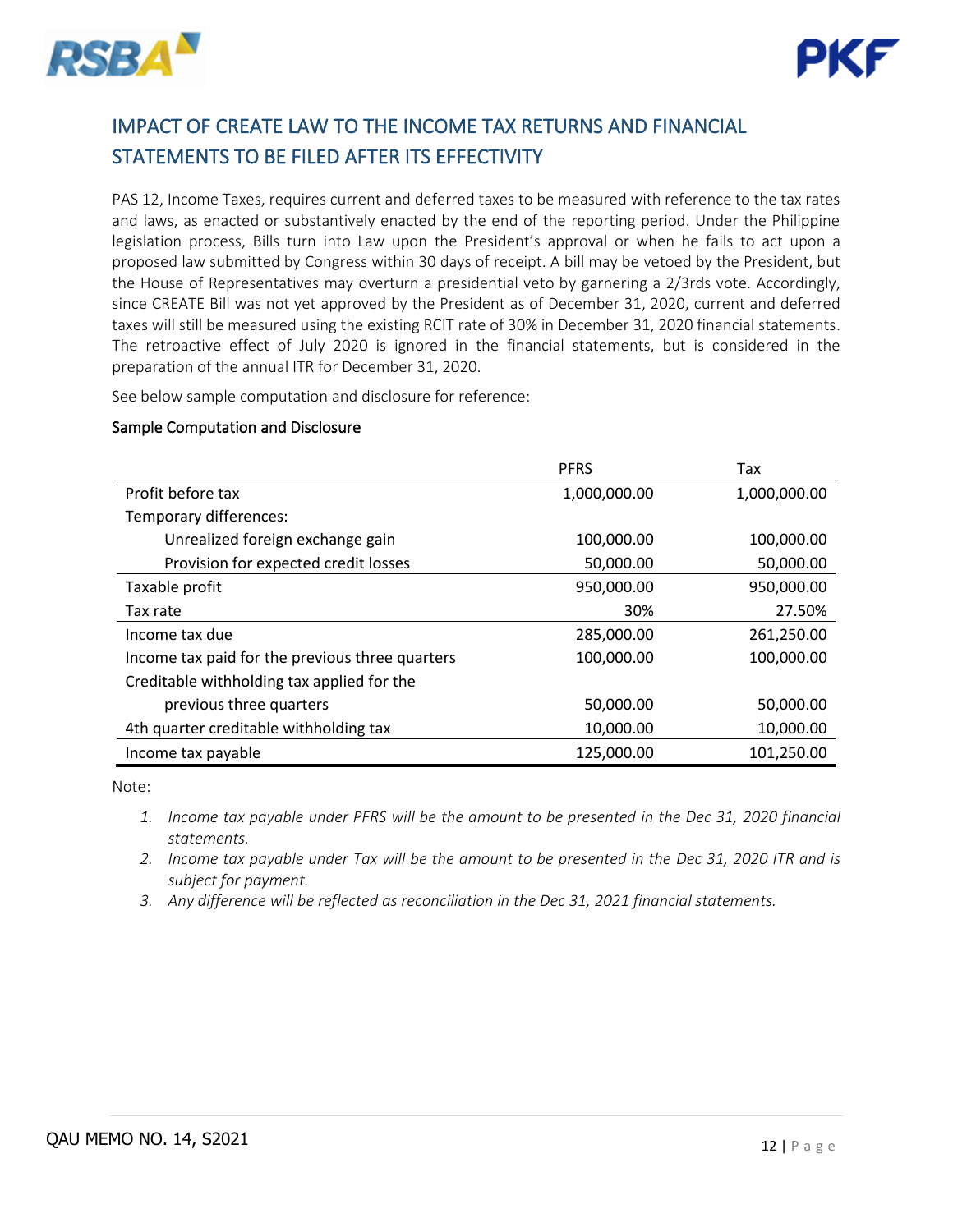



Continuing the sample computation, a disclosure under Events After Reporting Period section of the financial statements shall also be presented for the effect of CREATE. Sample disclosure would be:

On March 26, 2021, the Republic Act (RA) 11543, known as "The Corporate Recovery or Tax Incentives for Enterprises Act" (Create Act), was passed into law. The salient provisions of the Create Act applicable to the Company are as follow:

- 1. Effective July 1, 2020, the corporate income tax rate is reduced from 30% to 20% for domestic corporations with net taxable income not exceeding P5,000,000 and with total assets not exceeding P100,000,000, excluding land on which the particular business entity's office, plant, and equipment are situated during the taxable year for which the tax is imposed at 20%. All other domestic corporations and resident foreign corporations will be subject to 25% income tax;
- 2. Minimum corporate income tax (MCIT) rate reduced from 2% to 1% effective July 1, 2020, to June 30, 2023;
- 3. Percentage tax reduced from 3% to 1% effective July 1, 2020, to June 30, 2023; and
- 4. The imposition of improperly accumulated earnings is repealed.

As of *[approval date of financial statements],* the overall effect of the changes in tax rates if applied to the current and deferred tax balance at the reporting period would be as follows:

|                        | Subsequently Enacted Tax Rate |                           |                   |  |
|------------------------|-------------------------------|---------------------------|-------------------|--|
|                        | Current Tax Rate as at        | with Retrospective Effect |                   |  |
|                        | December 31, 2020             | beginning July 1, 2020    |                   |  |
|                        | (30%)                         | (27.50%)                  | <b>Difference</b> |  |
|                        | а                             | b                         | $c = a - b$       |  |
| Current tax            | 285,000.00                    | 261,250.00                | 23,750.00         |  |
| Deferred tax asset     | 15,000.00                     | 13,750.00                 | 1,250.00          |  |
| Deferred tax liability | 30,000.00                     | 27,500.00                 | 2,500.00          |  |
| Income tax payable     | 125,000.00                    | 101,250.00                | 23,750.00         |  |

- For those taxpayers who have already filed their income tax returns for taxable year 2020 (calendar year 2020; fiscal year ending from July 31, 2020 to fiscal year ending February 28, 2021), they may amend their income returns using the transitory rates, and any resulting excess/overpayment can be claimed for refund or carried over to the next taxable year, at taxpayers' option.
- $\ddot{\phantom{1}}$  For those taxpayers who have already issued their financial statements, no need to reissue the financial statements as the auditor's report and financial statements is reflective of the circumstances when these were issued.